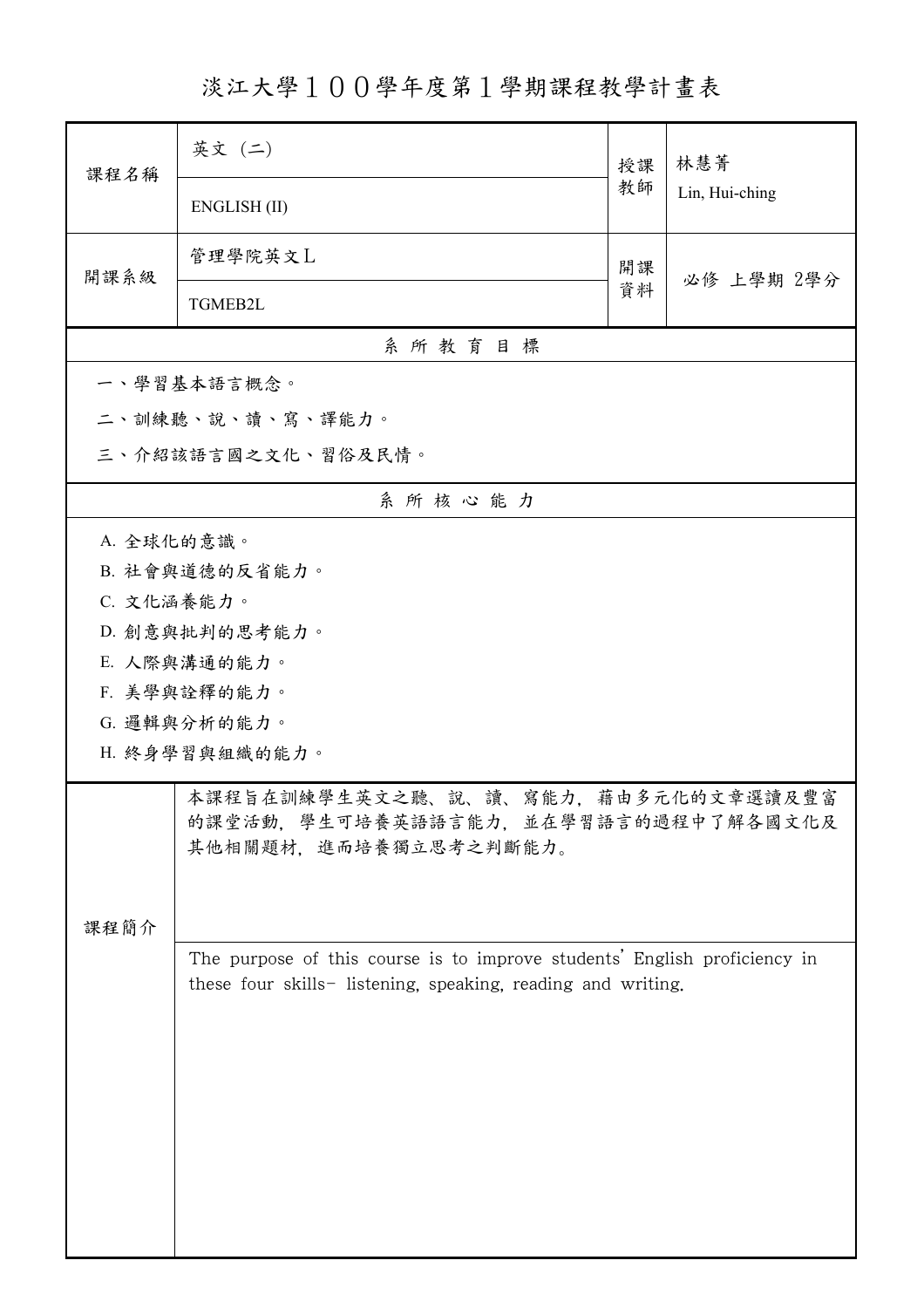本課程教學目標與目標層級、系所核心能力相關性

一、目標層級(選填): (一)「認知」(Cognitive 簡稱C)領域:C1 記憶、C2 瞭解、C3 應用、C4 分析、 C5 評鑑、C6 創造 (二)「技能」(Psychomotor 簡稱P)領域:P1 模仿、P2 機械反應、P3 獨立操作、 P4 聯結操作、P5 自動化、P6 創作 (三)「情意」(Affective 簡稱A)領域:A1 接受、A2 反應、A3 重視、A4 組織、 A5 內化、A6 實踐

二、教學目標與「目標層級」、「系所核心能力」之相關性:

 (一)請先將課程教學目標分別對應前述之「認知」、「技能」與「情意」的各目標層級, 惟單項教學目標僅能對應C、P、A其中一項。

 (二)若對應「目標層級」有1~6之多項時,僅填列最高層級即可(例如:認知「目標層級」 對應為C3、C5、C6項時,只需填列C6即可,技能與情意目標層級亦同)。

 (三)再依據所訂各項教學目標分別對應該系「系所核心能力」。單項教學目標若對應「系 所核心能力」有多項時,則可填列多項「系所核心能力」(例如:「系所核心能力」可 對應A、AD、BEF時,則均填列)。

| 序              |                                                                                                      |                                                                                                                                                                                                                                                                                                                                                                                                                                                                                            | 相關性                          |             |
|----------------|------------------------------------------------------------------------------------------------------|--------------------------------------------------------------------------------------------------------------------------------------------------------------------------------------------------------------------------------------------------------------------------------------------------------------------------------------------------------------------------------------------------------------------------------------------------------------------------------------------|------------------------------|-------------|
| 號              | 教學目標(中文)                                                                                             | 教學目標(英文)                                                                                                                                                                                                                                                                                                                                                                                                                                                                                   | 目標層級                         | 系所核心能力      |
| $\mathbf{1}$   | 1 培養基礎語言能力<br>2 學習閱讀技巧<br>3 增加字彙、加強文法<br>4 練習英文聽說<br>5 分析文章結構<br>6 培養文章鑑賞能力<br>7學習各國文化<br>8 培養獨立思考能力 | Students will develop overall<br>language skills<br>Students will learn reading<br>skills<br>Students will improve<br>grammar and increase<br>vocabulary<br>Students will develop<br>practical speaking and<br>listening ability<br>Students will develop the<br>ability to analyze the<br>structure of an article<br>Students will grow the<br>appreciation of written texts<br>Students will learn different<br>cultural themes<br>Students will develop<br>independent thinking ability | <b>P6</b>                    | <b>ABCE</b> |
| 教學目標之教學策略與評量方法 |                                                                                                      |                                                                                                                                                                                                                                                                                                                                                                                                                                                                                            |                              |             |
| 序<br>號         | 教學目標                                                                                                 | 教學策略                                                                                                                                                                                                                                                                                                                                                                                                                                                                                       |                              | 評量方法        |
| 1              | 1 培養基礎語言能力<br>2 學習閱讀技巧<br>3 增加字彙、加強文法<br>4 練習英文聽說<br>5 分析文章結構<br>6 培養文章鑑賞能力<br>7學習各國文化<br>8 培養獨立思考能力 | 課堂講授、分組討論                                                                                                                                                                                                                                                                                                                                                                                                                                                                                  | 出席率、報告、討<br>論、小考、期中考、期<br>末考 |             |
|                |                                                                                                      |                                                                                                                                                                                                                                                                                                                                                                                                                                                                                            |                              |             |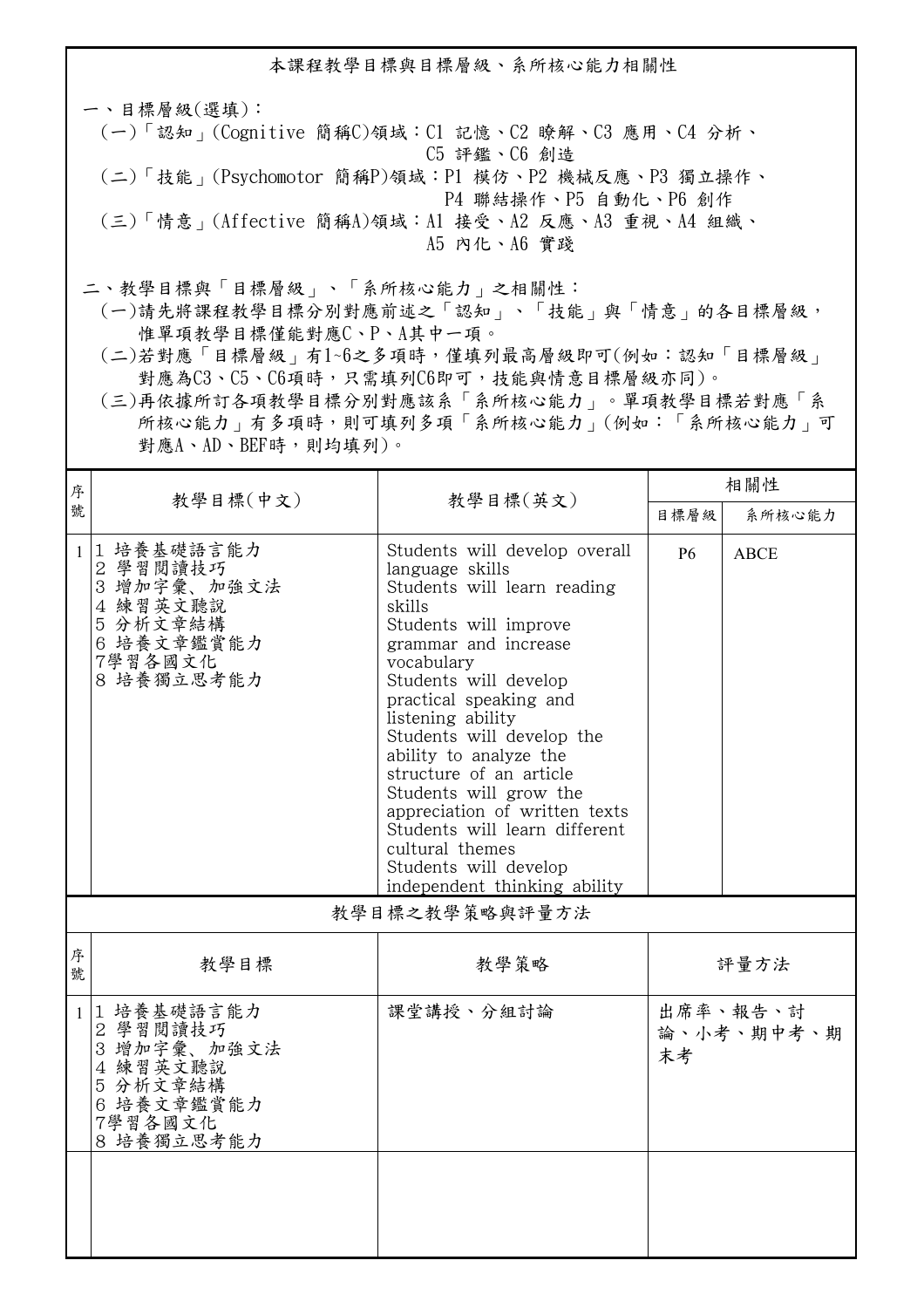| 本課程之設計與教學已融入下列本校基本素養與核心能力        |                            |                               |                                                |    |  |
|----------------------------------|----------------------------|-------------------------------|------------------------------------------------|----|--|
| 淡江大學基本素養與核心能力                    |                            |                               | 內涵說明                                           |    |  |
|                                  |                            | 表達能力與人際溝通                     | 有效運用中、外文進行表達,能發揮合作精神,與他人共同<br>和諧生活、工作及相處。      |    |  |
| 科技應用與資訊處理<br>$\langle \rangle$   |                            |                               | 正確、安全、有效運用資訊科技,並能蒐集、分析、統整與<br>運用資訊。            |    |  |
| 洞察未來與永續發展<br>$\langle \rangle$   |                            |                               | 能前瞻社會、科技、經濟、環境、政治等發展的未來,發展<br>與實踐永續經營環境的規劃或行動。 |    |  |
| 學習文化與理解國際                        |                            |                               | 具備因應多元化生活的文化素養,面對國際問題和機會,能<br>有效適應和回應的全球意識與素養。 |    |  |
| 自我了解與主動學習                        |                            |                               | 充分了解自我,管理自我的學習,積極發展自我多元的興趣<br>和能力,培養終身學習的價值觀。  |    |  |
| 主動探索與問題解決<br>$\langle \ \rangle$ |                            |                               | 主動觀察和發掘、分析問題、蒐集資料,能運用所學不畏挫<br>折,以有效解決問題。       |    |  |
|                                  |                            | 團隊合作與公民實踐                     | 具備同情心、正義感,積極關懷社會,參與民主運作,能規<br>劃與組織活動,履行公民責任。   |    |  |
|                                  | $\langle \rangle$          | 專業發展與職涯規劃                     | 掌握職場變遷所需之專業基礎知能,管理個人職涯的職業倫<br>理、心智、體能和性向。      |    |  |
|                                  |                            |                               | 授課進度表                                          |    |  |
| 週<br>次                           | 日期起訖                       |                               | 內 容 (Subject/Topics)                           | 備註 |  |
|                                  | $100/09/05$ ~<br>100/09/11 | Orientation                   |                                                |    |  |
| 2                                | $100/09/12$ ~<br>100/09/18 | Unit 1: Art Therapy           |                                                |    |  |
| 3                                | $100/09/19$ ~<br>100/09/25 | Cont.                         |                                                |    |  |
| 4                                | $100/09/26$ ~<br>100/10/02 |                               | Unit 2: From Science Fiction to Reality        |    |  |
| 5                                | $100/10/03$ ~<br>100/10/09 | Cont.                         |                                                |    |  |
| 6                                | $100/10/10$ ~<br>100/10/16 | Unit 3: Exporting Labor       |                                                |    |  |
| 7                                | $100/10/17$ ~<br>100/10/23 | Cont.                         |                                                |    |  |
| 8                                | $100/10/24$ ~<br>100/10/30 | Unit 4: Celebrating the Earth |                                                |    |  |
| 9                                | $100/10/31$ ~<br>100/11/06 | 期中考試週                         |                                                |    |  |
| 10                               | $100/11/07$ ~<br>100/11/13 | Unit 5: Virtual Lives         |                                                |    |  |
| 11                               | $100/11/14$ ~<br>100/11/20 | Unit 5: Virtual Lives         |                                                |    |  |
| 12                               | $100/11/21$ ~<br>100/11/27 | Unit 6: Kidults               |                                                |    |  |
|                                  |                            |                               |                                                |    |  |